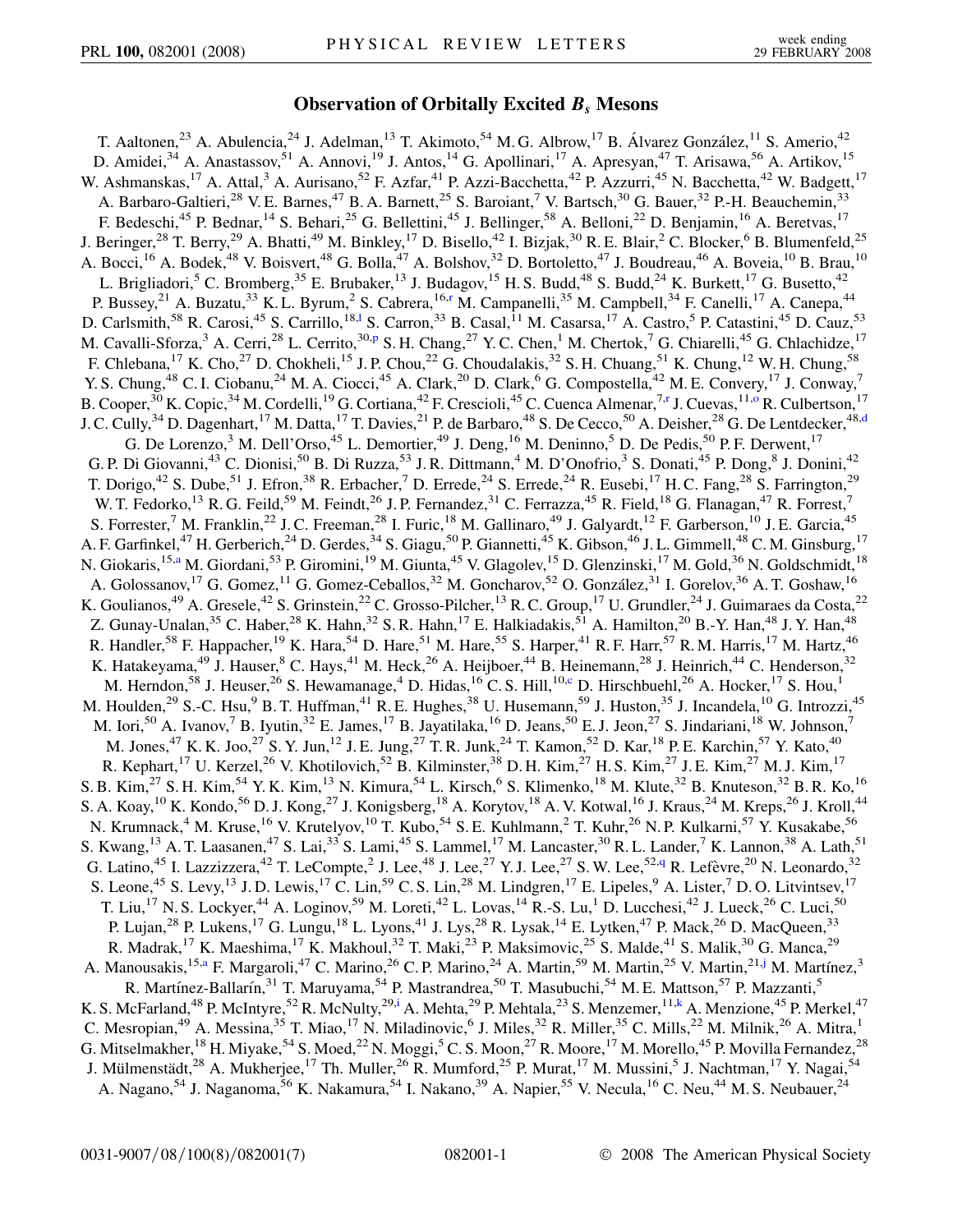<span id="page-1-6"></span><span id="page-1-4"></span><span id="page-1-2"></span>J. Nielsen,<sup>28[,f](#page-5-7)</sup> L. Nodulman,<sup>2</sup> M. Norman,<sup>9</sup> O. Norniella,<sup>24</sup> E. Nurse,<sup>30</sup> S. H. Oh,<sup>16</sup> Y. D. Oh,<sup>27</sup> I. Oksuzian,<sup>18</sup> T. Okusawa,<sup>40</sup> R. Oldeman,<sup>29</sup> R. Orava,<sup>23</sup> K. Osterberg,<sup>23</sup> S. Pagan Griso,<sup>42</sup> C. Pagliarone,<sup>45</sup> E. Palencia,<sup>17</sup> V. Papadimitriou,<sup>17</sup> A. Papaikonomou,<sup>26</sup> A. A. Paramonov,<sup>13</sup> B. Parks,<sup>38</sup> S. Pashapour,<sup>33</sup> J. Patrick,<sup>17</sup> G. Pauletta,<sup>53</sup> M. Paulini,<sup>12</sup> C. Paus,<sup>32</sup> D. E. Pellett,<sup>7</sup> A. Penzo,<sup>53</sup> T. J. Phillips,<sup>16</sup> G. Piacentino,<sup>45</sup> J. Piedra,<sup>43</sup> L. Pinera,<sup>18</sup> K. Pitts,<sup>24</sup> C. Plager,<sup>8</sup> L. Pondrom,<sup>58</sup> X. Portell,<sup>3</sup> O. Poukhov,<sup>15</sup> N. Pounder,<sup>41</sup> F. Prakoshyn,<sup>15</sup> A. Pronko,<sup>17</sup> J. Proudfoot,<sup>2</sup> F. Ptohos,<sup>17[,h](#page-5-8)</sup> G. Punzi,<sup>45</sup> J. Pursley,<sup>58</sup> J. Rademacker,<sup>41[,c](#page-5-3)</sup> A. Rahaman,<sup>46</sup> V. Ramakrishnan,<sup>58</sup> N. Ranjan,<sup>47</sup> I. Redondo,<sup>31</sup> B. Reisert,<sup>17</sup> V. Rekovic,<sup>36</sup> P. Renton,<sup>41</sup> M. Rescigno,<sup>50</sup> S. Richter,<sup>26</sup> F. Rimondi,<sup>5</sup> L. Ristori,<sup>45</sup> A. Robson,<sup>21</sup> T. Rodrigo,<sup>11</sup> E. Rogers,<sup>24</sup> S. Rolli,<sup>55</sup> R. Roser,<sup>17</sup> M. Rossi,<sup>53</sup> R. Rossin,<sup>10</sup> P. Roy,<sup>33</sup> A. Ruiz,<sup>11</sup> J. Russ,<sup>12</sup> V. Rusu,<sup>17</sup> H. Saarikko,<sup>23</sup> A. Safonov,<sup>52</sup> W. K. Sakumoto,<sup>48</sup> G. Salamanna,<sup>50</sup> O. Saltó,<sup>3</sup> L. Santi,<sup>53</sup> S. Sarkar,<sup>50</sup> L. Sartori,<sup>45</sup> K. Sato,<sup>17</sup> P. Savard,<sup>33</sup> A. Savoy-Navarro,<sup>43</sup> T. Scheidle,<sup>26</sup> P. Schlabach,<sup>17</sup> E. E. Schmidt,<sup>17</sup> M. A. Schmidt,<sup>13</sup> M. P. Schmidt,<sup>59</sup> M. Schmitt,<sup>37</sup> T. Schwarz,<sup>7</sup> L. Scodellaro,<sup>11</sup> A. L. Scott,<sup>10</sup> A. Scribano,<sup>45</sup> F. Scuri,<sup>45</sup> A. Sedov,<sup>47</sup> S. Seidel,<sup>36</sup> Y. Seiya,<sup>40</sup> A. Semenov,<sup>15</sup> L. Sexton-Kennedy,<sup>17</sup> A. Sfyrla,<sup>20</sup> S. Z. Shalhout,<sup>57</sup> M. D. Shapiro,<sup>28</sup> T. Shears,<sup>29</sup> P. F. Shepard,<sup>46</sup> D. Sherman,<sup>22</sup> M. Shimojima,<sup>54[,n](#page-5-9)</sup> M. Shochet,<sup>13</sup> Y. Shon,<sup>58</sup> I. Shreyber,<sup>20</sup> A. Sidoti,<sup>45</sup> P. Sinervo,<sup>33</sup> A. Sisakyan,<sup>15</sup> A. J. Slaughter,<sup>17</sup> J. Slaunwhite,<sup>38</sup> K. Sliwa,<sup>55</sup> J. R. Smith,<sup>7</sup> F. D. Snider,<sup>17</sup> R. Snihur,<sup>33</sup> M. Soderberg,<sup>34</sup> A. Soha,<sup>7</sup> S. Somalwar,<sup>51</sup> V. Sorin,<sup>35</sup> J. Spalding,<sup>17</sup> F. Spinella,<sup>45</sup> T. Spreitzer,<sup>33</sup> P. Squillacioti,<sup>45</sup> M. Stanitzki,<sup>59</sup> R. St. Denis,<sup>21</sup> B. Stelzer,<sup>8</sup> O. Stelzer-Chilton,<sup>41</sup> D. Stentz,<sup>37</sup> J. Strologas,<sup>36</sup> D. Stuart,<sup>10</sup> J. S. Suh,<sup>27</sup> A. Sukhanov,<sup>18</sup> H. Sun,<sup>55</sup> I. Suslov,<sup>15</sup> T. Suzuki,<sup>54</sup> A. Taffard,<sup>24,[e](#page-5-10)</sup> R. Takashima,<sup>39</sup> Y. Takeuchi,<sup>54</sup> R. Tanaka,<sup>39</sup> M. Tecchio,<sup>34</sup> P. K. Ten[g](#page-5-11),<sup>1</sup> K. Terashi,<sup>49</sup> J. Thom,<sup>17,g</sup> A. S. Thompson,<sup>21</sup> G. A. Thompson,<sup>24</sup> E. Thomson,<sup>44</sup> P. Tipton,<sup>59</sup> V. Tiwari,<sup>12</sup> S. Tkaczyk,<sup>17</sup> D. Toback,<sup>52</sup> S. Tokar,<sup>14</sup> K. Tollefson,<sup>35</sup> T. Tomura,<sup>54</sup> D. Tonelli,<sup>17</sup> S. Torre,<sup>19</sup> D. Torretta,<sup>17</sup> S. Tourneur,<sup>43</sup> W. Trischuk,<sup>33</sup> Y. Tu,<sup>44</sup> N. Turini,<sup>45</sup> F. Ukegawa,<sup>54</sup> S. Uozumi,<sup>54</sup> S. Vallecorsa,<sup>20</sup> N. van Remorte[l](#page-5-0),<sup>23</sup> A. V[a](#page-5-2)rganov,<sup>34</sup> E. Vataga,<sup>36</sup> F. Vázquez,<sup>18,1</sup> G. Velev,<sup>17</sup> C. Vellidis,<sup>45,a</sup> V. Veszpremi,<sup>47</sup> M. Vidal,<sup>31</sup> R. Vidal,<sup>17</sup> I. Vila,<sup>11</sup> R. Vilar,<sup>11</sup> T. Vine,<sup>30</sup> M. Vogel,<sup>36</sup> I. Volobouev,<sup>28,[q](#page-6-3)</sup> G. Volpi,<sup>45</sup> F. Würthwein,<sup>9</sup> P. Wagner,<sup>44</sup> R. G. Wagner,<sup>2</sup> R. L. Wagner,<sup>17</sup> J. Wagner,<sup>26</sup> W. Wagner,<sup>26</sup> T. Wakisaka,<sup>40</sup> R. Wallny,<sup>8</sup> S. M. Wang,<sup>1</sup> A. Warburton,<sup>33</sup> D. Waters,<sup>30</sup> M. Weinberger,<sup>52</sup> W. C. Wester III,<sup>17</sup> B. Whitehouse,<sup>55</sup> D. Whiteson,<sup>44[,e](#page-5-10)</sup> A. B. Wicklund,<sup>2</sup> E. Wicklund,<sup>17</sup> G. Williams,  $33$  H. H. Williams,  $44$  P. Wilson,  $17$  B. L. Winer,  $38$  P. Wittich,  $17.9$  S. Wolbers,  $17$  C. Wolfe,  $13$  T. Wri[g](#page-5-11)ht,  $34$  X. Wu,  $20$ S. M. Wynne,<sup>29</sup> A. Yagil,<sup>9</sup> K. Ya[m](#page-5-12)amoto,<sup>40</sup> J. Yamaoka,<sup>51</sup> T. Yamashita,<sup>39</sup> C. Yang,<sup>59</sup> U.K. Yang,<sup>13,m</sup> Y.C. Yang,<sup>27</sup> W. M. Yao,<sup>28</sup> G. P. Yeh,<sup>17</sup> J. Yoh,<sup>17</sup> K. Yorita,<sup>13</sup> T. Yoshida,<sup>40</sup> G. B. Yu,<sup>48</sup> I. Yu,<sup>27</sup> S. S. Yu,<sup>17</sup> J. C. Yun,<sup>17</sup> L. Zanello,<sup>50</sup>

A. Zanetti,<sup>53</sup> I. Zaw,<sup>22</sup> X. Zhang,<sup>24</sup> Y. Zheng,<sup>8,[b](#page-5-13)</sup> and S. Zucchelli<sup>5</sup>

## (CDF Collaboration)

<sup>1</sup>*Institute of Physics, Academia Sinica, Taipei, Taiwan 11529, Republic of China*<br><sup>2</sup><sup>2</sup>Arganne National Laboratory, Arganne, Illinois 60430, USA

<span id="page-1-5"></span><span id="page-1-3"></span><span id="page-1-1"></span><span id="page-1-0"></span><sup>2</sup> *Argonne National Laboratory, Argonne, Illinois 60439, USA*<br><sup>3</sup> *Argonne National Laboratory, Argonne, Illinois 60439, USA*<sup>3</sup>

*Institut de Fisica d'Altes Energies, Universitat Autonoma de Barcelona, E-08193, Bellaterra (Barcelona), Spain* <sup>4</sup>

*Baylor University, Waco, Texas 76798, USA* <sup>5</sup>

*Istituto Nazionale di Fisica Nucleare, University of Bologna, I-40127 Bologna, Italy* <sup>6</sup>

*Brandeis University, Waltham, Massachusetts 02254, USA* <sup>7</sup>

*University of California, Davis, Davis, California 95616, USA* <sup>8</sup>

*University of California, Los Angeles, Los Angeles, California 90024, USA* <sup>9</sup>

<sup>9</sup>University of California, San Diego, La Jolla, California 92093, USA<br><sup>10</sup>University of California, Santa Barbara, Santa Barbara, California 93106, USA<br><sup>11</sup>Instituto de Fisica de Cantabria, CSIC-University of Cantabria,

*FIN-00014, Helsinki, Finland* <sup>24</sup>*University of Illinois, Urbana, Illinois 61801, USA*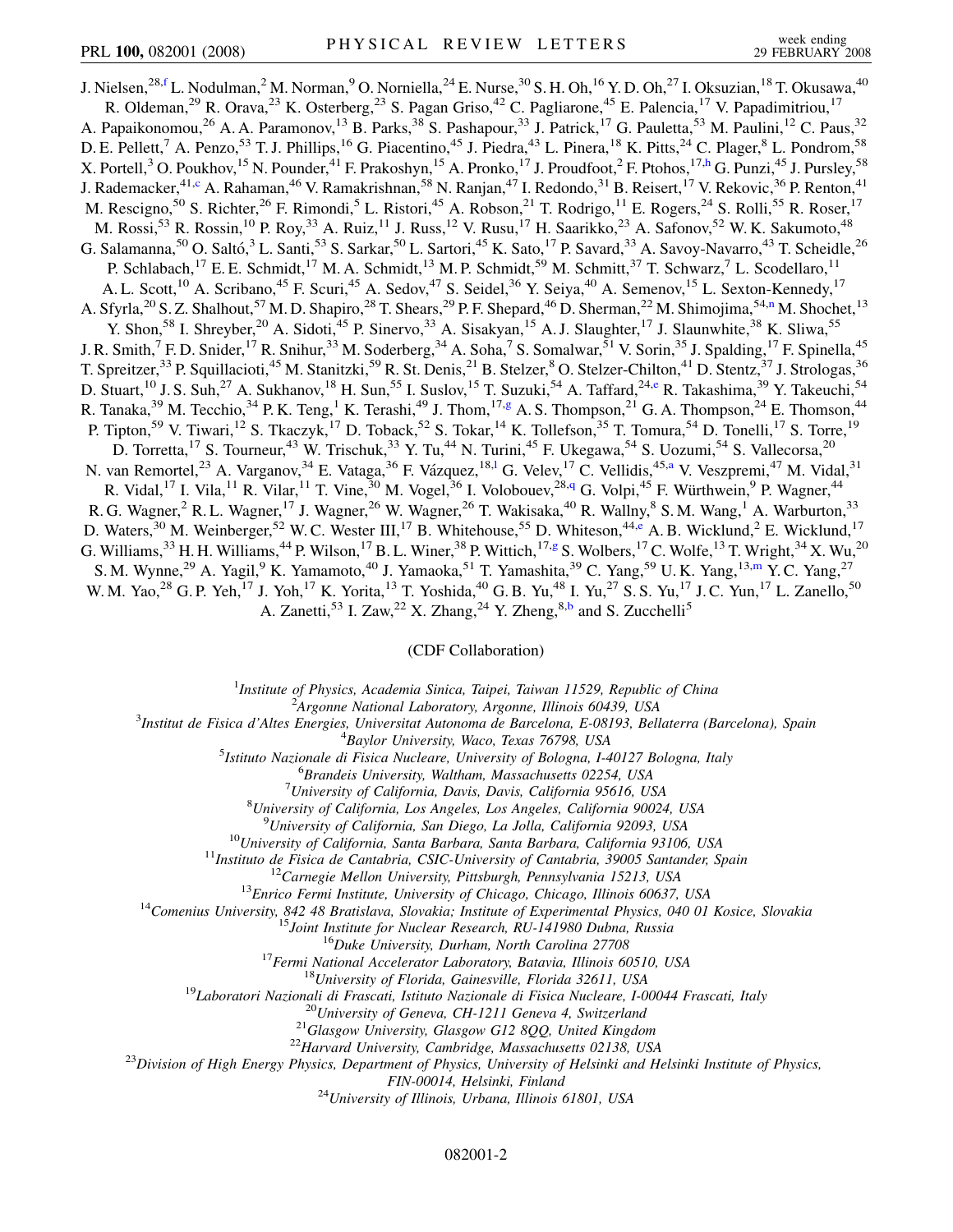<sup>25</sup>The Johns Hopkins University, Baltimore, Maryland 21218, USA<br><sup>26</sup>Institut für Experimentelle Kernphysik, Universität Karlsruhe, 76128 Karlsruhe, Germany<br><sup>27</sup>Center for High Energy Physics: Kyungpook National Universit

*Seoul National University, Seoul 151-742, Korea;*

*SungKyunKwan University, Suwon 440-746, Korea;*

*Korea Institute of Science and Technology Information, Daejeon, 305-806, Korea;*

Chonnam National University, Gwangju, 500-757, Korea<br><sup>28</sup>Ernest Orlando Lawrence Berkeley National Laboratory, Berkeley, California 94720, USA<br><sup>29</sup>University of Liverpool, Liverpool L69 7ZE, United Kingdom<br><sup>30</sup>University

<sup>33</sup>Institute of Particle Physics: McGill University, Montréal, Canada H3A 2T8;

and University of Toronto, Toronto, Canada M5S 1A7<br><sup>34</sup>University of Michigan, Ann Arbor, Michigan 48109, USA<br><sup>35</sup>Michigan State University, East Lansing, Michigan 48824, USA<br><sup>36</sup>University of New Mexico, Albuquerque, New

<sup>41</sup>University of Oxford, Oxford OX1 3RH, United Kingdom<br><sup>42</sup>University of Padova, Istituto Nazionale di Fisica Nucleare, Sezione di Padova-Trento, I-35131 Padova, Italy<br><sup>43</sup>LPNHE, Universite Pierre et Marie Curie/IN2P3-C

<sup>47</sup>Purdue University, West Lafayette, Indiana 47907, USA<br><sup>48</sup>University of Rochester, Rochester, New York 14627, USA<br><sup>48</sup>University of Rochester, Rochester, New York 14627, USA<br><sup>50</sup>Istituto Nazionale di Fisica Nucleare,

<sup>59</sup>*Yale University, New Haven, Connecticut 06520, USA*

(Received 23 October 2007; published 28 February 2008)

We report the observation of two narrow resonances consistent with states of orbitally excited  $(L = 1)$ we report the observation of two harrow resonances consistent with states of orbitally excited ( $L = 1$ )  $B_s$  mesons using 1 fb<sup>-1</sup> of  $p\bar{p}$  collisions at  $\sqrt{s} = 1.96$  TeV collected with the Collider Detector at Fermilab II detector at the Fermilab Tevatron. We use two-body decays into  $K^-$  and  $B^+$  mesons reconstructed as  $B^+ \to J/\psi K^+$ ,  $J/\psi \to \mu^+ \mu^-$  or  $B^+ \to \bar{D}^0 \pi^+$ ,  $\bar{D}^0 \to K^+ \pi^-$ . We deduce the masses of the two states to be  $m(B_{s1}) = 5829.4 \pm 0.7 \text{ MeV}/c^2$  and  $m(B_{s2}^*) = 5839.6 \pm 0.7 \text{ MeV}/c^2$ .

DOI: [10.1103/PhysRevLett.100.082001](http://dx.doi.org/10.1103/PhysRevLett.100.082001) PACS numbers: 14.40.Nd, 12.40.Yx

The heavy mesons consisting of a light and a heavy quark form an interesting laboratory for the study of QCD, the theory of the strong interaction. They are a close analogue to the hydrogen atom and play a similar role for the study of the QCD as hydrogen for quantum electrodynamics. According to heavy quark effective theory (HQET) [\[1](#page-6-4)], in the limit of infinite mass of the heavy quark, the heavy quark decouples from the degrees of freedom of the light quark. For orbitally excited states  $(L = 1)$ , the total angular momentum of the light quark

is  $j_q = 1/2$  or  $j_q = 3/2$ . Combining  $j_q$  with the spin of the heavy quark, four states forming two *jq* doublets are expected. For an infinite mass of heavy quark, the four states are degenerate in mass. However, corrections due to finite mass lead to fine structure splitting between the two doublets and hyperfine structure splitting within each of the doublets. Following the standard scheme [\[2](#page-6-5)], the states with  $j_q = 1/2$  are named  $B_{s0}^*$  and  $B_{s1}$ , and the states with  $j_q = 3/2$  are named  $B_{s1}$  and  $B_{s2}^*$ . Often these four states are referred to as  $B_s^{**}$ .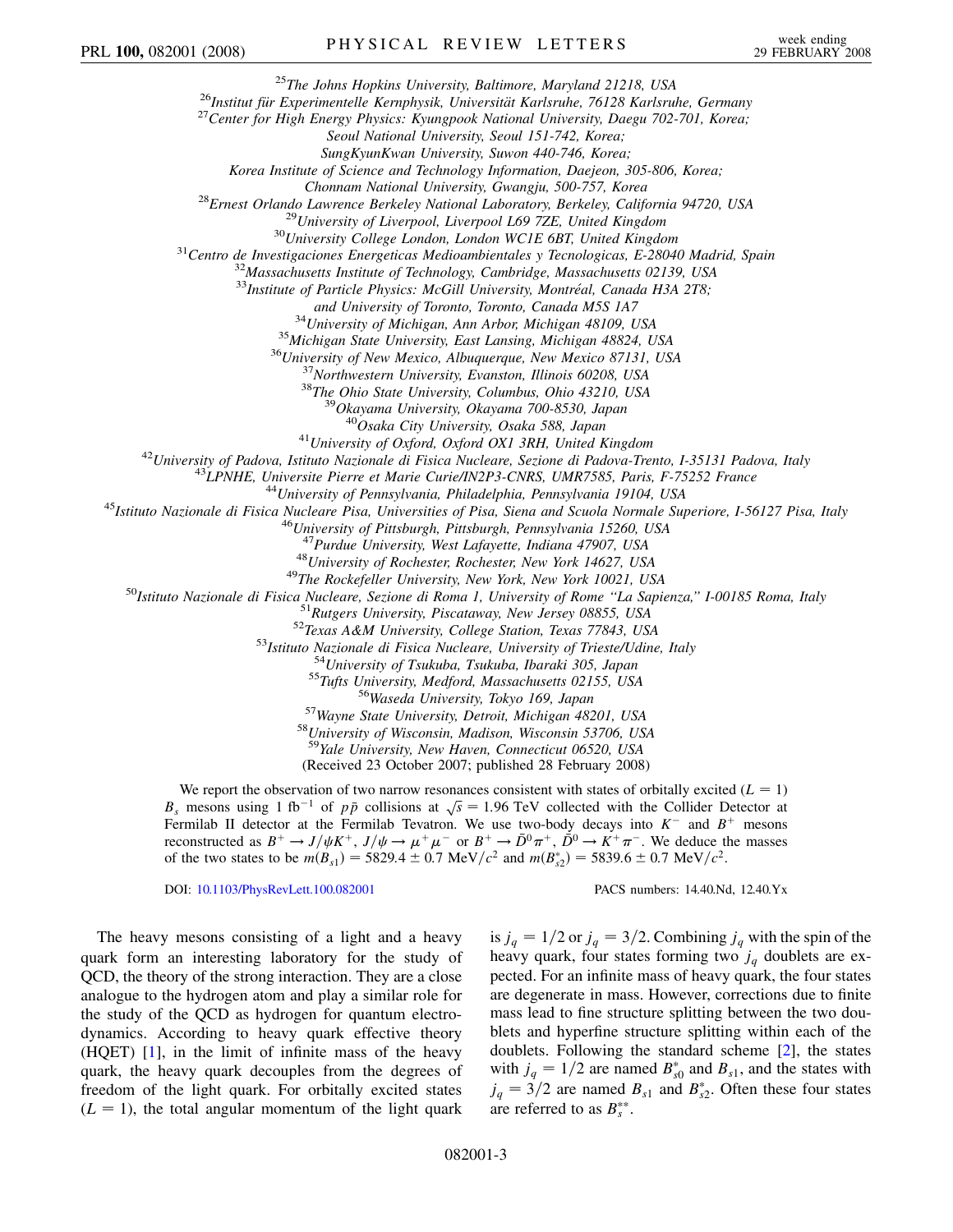If kinematically allowed, all four  $B_s^{**}$  states are expected to decay dominantly to  $B^*K$ ,  $BK$  or both. The states of the doublet with  $j_q = 1/2$  decay through an *S*-wave transition and are therefore expected to have broad mass distributions. The states with  $j_q = 3/2$  decay through a *D*-wave transition and therefore are expected to have narrow mass distributions. In the following we focus on the narrow doublet. While the  $B_{s1}$  decays only into  $B^*K$  due to conservation of spin and parity, the  $B_{s2}^*$  can decay to  $B^*K$  and *BK*. If the  $B_{s2}^*$  mass is near the  $B^*K$  threshold, the decay to  $B^*K$  will be strongly suppressed compared to the decay to *BK* due to the available phase space.

Several theoretical predictions for the basic properties of the  $B_s^{**}$  states are available [\[3](#page-6-6)]. The predictions for the  $B_{s1}$  mass range from 5805 to 5891 MeV/ $c^2$ , and for  $B_{s2}^*$  5820 to 5903 MeV/ $c^2$  with a mass difference between both states in the range 12 to 20 MeV $/c^2$ . The natural widths of the two states are expected to be of order 1 MeV $/c^2$  with strong variation with predicted mass.

While there is already considerable information about  $D_s^{**}$  mesons, the analogous particles in the charm sector [\[2,](#page-6-5)[4](#page-6-7)], experimental knowledge about the  $B_s^{**}$  mesons is minimal. First evidence for at least one of the  $B_s^{**}$  states was found by the OPAL experiment [\[5\]](#page-6-8). Evidence for a single state interpreted as  $B_{s2}^*$  was seen by the Delphi Collaboration [[6](#page-6-9)] and a preliminary observation of this state was reported recently by the D0 Collaboration [[7\]](#page-6-10).

In this Letter, we report on the observation of two states consistent with the  $j_q = 3/2$  doublet of the  $B_s^{**}$  decaying to  $B^+ K^-$  and  $B^{*+} K^-$  with  $B^{*+} \to B^+ \gamma$ , where the photon is not detected. Because of the missing photon, the observed  $B_{s1}$  peak is shifted downward in mass by the  $B^*$ -*B* mass splitting of  $45.78 \pm 0.35 \text{ MeV}/c^2$  [[2\]](#page-6-5). *B*<sup>+</sup> mesons are reconstructed in two decay channels,  $B^+ \rightarrow J/\psi K^+$  with  $J/\psi \rightarrow \mu^+ \mu^-$  and  $B^+ \rightarrow \overline{D}{}^0 \pi^+$  with  $\overline{D}{}^0 \rightarrow K^+ \pi^-$ . The use of a specific particle state implies the use of the chargeconjugate state as well. We use data collected by the Collider Detector at Fermilab II (CDF II) at the Tevatron between February 2002 and February 2006 corresponding to a total integrated luminosity of 1 fb<sup>-1</sup>.

The components of the CDF II detector [[8](#page-6-11)] used for this analysis are the magnetic spectrometer and the muon detectors. The tracking system is composed of a silicon microstrip detector [\[9\]](#page-6-12) surrounded by an open-cell drift chamber (COT) [\[10\]](#page-6-13). Both components are located inside a 1.4 T axial magnetic field. Muons are detected in planes of multiwire drift chambers and scintillators [\[11\]](#page-6-14) in the pseudorapidity range  $|\eta| \le 1.0$ , where  $\eta =$  $-$  lntan( $\theta$ /2) and  $\theta$  is the polar angle measured from the proton beam direction. Hadron identification is crucial for distinguishing kaons originating from  $B_s^{**}$  decays from other particles. It is provided by a combination of the ionization energy loss in the COT and a measurement by a time-of-flight system [[12](#page-6-15)].

A three-level trigger system is used for the online event selection. The level 1 trigger system includes the eXtremely Fast Tracker (XFT) processor [\[13\]](#page-6-16) which finds charged-particle tracks in the COT and measures their azimuthal angle around the beam direction and transverse momenta. In level 2, the silicon vertex trigger [[14](#page-6-17)] adds hits from the silicon detector to tracks found by the XFT to provide measurements of impact parameter. The level 3 system confirms the selections using a version of the offline event reconstruction optimized for speed.

The dimuon trigger [[8\]](#page-6-11) requires two tracks of opposite charge matched to track segments in the muon chambers, where the mass of the pair is consistent with the  $J/\psi$  mass. The displaced-vertex trigger [[15](#page-6-18)] requires two tracks with large impact parameters. Additionally, the intersection of the tracks has to be displaced from the interaction point and a minimum transverse momentum, the momentum component perpendicular to the proton beam direction, is required for each track.

In both samples, we reconstruct  $B_s^{**}$  candidates by combining  $B^+$  candidates with  $K^-$  candidates. In the dimuon (displaced-vertex) trigger sample, we form  $J/\psi \rightarrow \mu^+ \mu^ (\bar{D}^0 \rightarrow K^+ \pi^-)$  candidates and combine each  $J/\psi$   $(\bar{D}^0)$ candidate with a track assumed to be a kaon (pion), constraining the tracks to an appropriate decay topology to form a  $B^+$  candidate. At this stage hadron identification is not used. In order to improve the mass resolution, we consider the quantity *Q* defined as  $m(B^+K^-) - m(B^+) M_{K^-}$ , where  $m(B^+K^-)$  and  $m(B^+)$  are the reconstructed invariant masses of the  $B^+K^-$  pair and the  $B^+$  candidate, and  $M_{K^-}$  is the known kaon mass [\[2](#page-6-5)]. The predicted  $B_{s1}$  $(B_{s2}^*)$  state mass translates to the region  $0 < Q <$ 73 MeV/ $c^2$  (48 < Q < 131 MeV/ $c^2$ ).

For the selection of candidates, we use a chain of two neural networks based on the NEUROBAYES [[16](#page-6-19)] package in each of the  $B<sup>+</sup>$  decay channels. In a first step, a neural network in each channel combines topological, kinematic, and particle identification quantities for the  $B<sup>+</sup>$  and its daughters to form a single discriminant between  $B^+$  mesons and background. The most important quantities are the impact parameter of the  $B^+$ , the projection of the displacement of its reconstructed decay point from the beam line on the direction of its transverse momentum, the transverse momentum of the  $B^+$  decay's pion (kaon), and its impact parameter. The neural networks are trained on two classes of events corresponding to the signal and background samples. In the  $B^+ \rightarrow J/\psi K^+$  channel, we use a PYTHIA [[17](#page-6-20)] simulation for the signal sample and experimental data from the  $B<sup>+</sup>$  mass sidebands 5190–5240 MeV/ $c^2$  and 5320–5395 MeV/ $c^2$  for the background sample. In the  $B^+ \to \bar{D}^0 \pi^+$  channel we use only experimental data to train the  $B<sup>+</sup>$  neural network. We use candidates from a signal region between 5240 and 5310 MeV $/c^2$  in the invariant mass as signal sample and data from a  $B^+$  mass sideband between 5325 and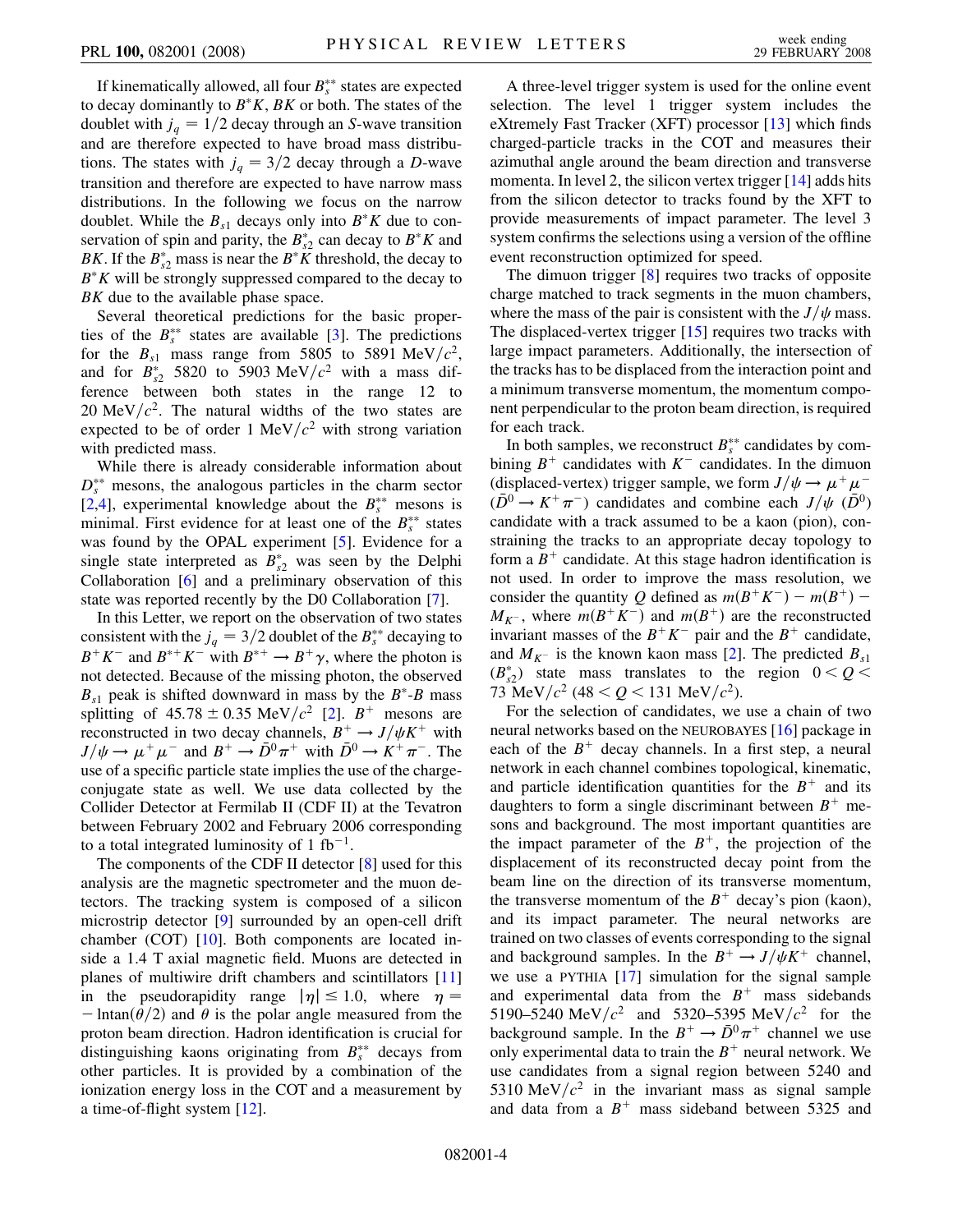5370 MeV $/c^2$  as background sample. The events from the  $B<sup>+</sup>$  mass sidebands are used also as signal with negative weight to account for the background in the signal region. Based on the neural networks, we select approximately 31 000  $B^+$  signal events in the  $J/\psi K^+$  decay channel and 27 200 in the  $\bar{D}^0 \pi^+$  channel.

In a second step, we select  $B_s^{**}$  candidates based on the number of candidates per event and on an additional neural network for each  $B^+$  decay channel. These neural networks use the same inputs as used by the neural networks to select  $B<sup>+</sup>$  mesons as well as their discriminant, and kinematic and particle identification quantities for the kaon track of the  $B_s^{**}$  decay. The particle identification of the kaon is the most important variable, followed by the neural network discriminant of the  $B^+$  and the pseudorapidity of the kaon. The number of candidates per event is not used in the neural network due to the difficulty of modeling fragmentation and hadronization in the production of heavy quarks. We select only those events with fewer than four candidates because a lower number of candidates provides a better signal-to-background ratio. This cut is fixed without looking to the experimental data, based only upon the above assumption. The  $B_s^{**}$  neural networks are trained on a combination of simulated events, containing only signal, and data events in the *Q* range 0–200 MeV/ $c<sup>2</sup>$  for background sample. The number of real  $B_s^{**}$  mesons in the background-training sample is too small to affect significantly the learning process of the neural network. In order to avoid possible mass biases, the simulated signal events have the same  $B^+K^-$  mass distribution as the events used for background in the neural network training. The value of the cut on the neural network discriminant for the final selection is chosen to optimize  $N_{MC}/\sqrt{N_{data}}$ , where  $N_{data}$  $(N<sub>MC</sub>)$  is the number of the selected candidates in data (simulation) in the Q range 60–70 MeV/ $c^2$ . This range has been chosen based on the mass of the previously seen  $B_{s2}^*$ state and therefore is not biased with respect to the unobserved state. We verify that the observed  $B_s^{**}$  masses do not depend on the *Q* range used for cut optimization. The *Q* distributions of the selected candidates are shown in Figs.  $1(a)$  and  $1(b)$  for the two trigger samples separately, and in Fig. [1\(c\)](#page-4-0) added together. Two peaks are visible, centered near 67 MeV/ $c^2$  and near 10 MeV/ $c^2$ . The wrong-sign combinations (filled area in Fig. [1](#page-4-1)) do not show any significant structure.

The two peaks in data can be interpreted as the two  $j_a$  =  $3/2$  states of orbitally excited  $B_s$  mesons. The natural interpretation is that the peak near 67 MeV $/c^2$  stems from the  $B_{s2}^* \rightarrow B^+ K^-$  decay while the peak near 10 MeV/ $c^2$ stems from the decay  $B_{s1} \rightarrow B^{*+} K^-$ . Reversing the assignment of the two peaks would result in a larger mass difference between  $B_{s2}^*$  and  $B_{s1}$  with  $B_{s1}$  being heavier, which would be opposite to other heavy quark mesons.

To extract the mean *Q* values for the two peaks, we use an unbinned maximum likelihood fit. Each of the peaks is

<span id="page-4-1"></span>

<span id="page-4-0"></span>FIG. 1 (color online). Distribution of  $Q = m(B^+K^-)$  –  $m(B^+) - M_{K^-}$  for the  $B_s^{**}$  candidates with (a)  $B^+ \rightarrow J/\psi K^+$ , (b)  $B^+ \rightarrow \overline{D}^0 \pi^+$  and (c) both  $B^+$  channels combined. The dotted line shows the result of a fit with the sum of a background function and two Gaussians. The filled area shows the *Q* distribution for the wrong-sign combination  $B^+K^+$ .

described by a Gaussian shape. We use a phenomenological function to describe the background without distinguishing different types of backgrounds. The functional form of the background shape is  $[Q(\beta - Q)]^{\gamma}$  exp $(-\gamma Q)$ , where  $\beta$  and  $\gamma$  are free parameters. The fit has three free parameters for each of the Gaussians and two free parameters for the background. The fit to each data sample separately gives results consistent between the two  $B^+$ decay channels. Therefore, we combine the  $B^+$  channels to perform the final fit. The projection of the fit on the full sample is shown in Fig.  $1(c)$ . From the fit we extract  $Q(B_{s1}) = 10.73 \pm 0.21 \text{ MeV}/c^2$  and  $Q(B_{s2}^*) =$ 66.96  $\pm$  0.39 MeV/c<sup>2</sup>, with yields  $N(B_{s1}) = 36 \pm 9$ events and  $N(B_{s2}^*) = 95 \pm 23$  events, where all uncertainties are statistical. The widths of the Gaussians are consistent with expected detector resolutions.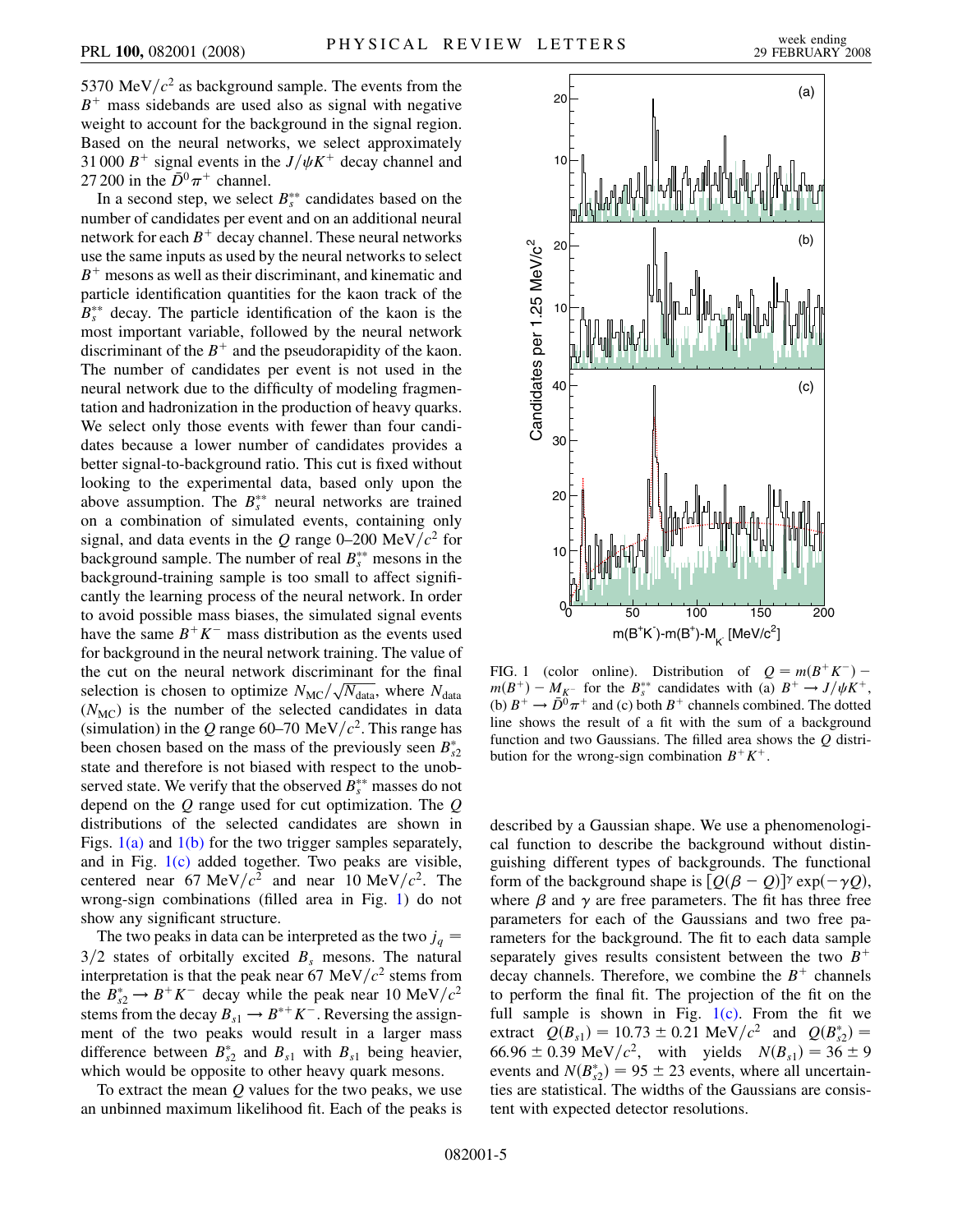Systematic uncertainties on the *Q* value may arise from the tracking and fitting procedures. The sources of uncertainty from the tracking are the uncertainty on the track error matrix, which enters through vertex fits, and the uncertainty on the material and magnetic field distribution inside the tracking volume. Based on a detailed study performed for the measurement of mass and width of the orbitally excited  $D^{**}$  states [\[18\]](#page-6-21), we assign a combined systematic uncertainty of 0.14 MeV $/c<sup>2</sup>$  due to the tracking effects. We study effects on the fitting procedure of the unknown background shape and the simplification by the single-Gaussian signal description. In both cases we generate a large number of samples of the same size as the data. For the background shape study we use a probability density function proportional to a fit on data with a third order polynomial as background function instead of the default one for sample generation. In the signal shape study the sum of two Gaussians, which have the width one gets by fitting each decay channel separately, is used for sample generation. Each of the samples is then fitted using the default fit model and the pull distributions are examined. In both cases the pull distributions are consistent with a Gaussian with a mean of zero and unit width. Therefore, we do not assign any systematic uncertainty arising from the fitting procedure. The resulting *Q* values are

$$
Q(B_{s1}) = 10.73 \pm 0.21 \text{(stat)} \pm 0.14 \text{(syst)} \text{ MeV}/c^2,
$$
  
 $Q(B_{s2}^*) = 66.96 \pm 0.39 \text{(stat)} \pm 0.14 \text{(syst)} \text{ MeV}/c^2.$ 

By adding the known values [[2](#page-6-5)] of  $M_{B^*}$  and  $M_{K^-}$  to  $Q(B_{s1})$  and  $M_{B^+}$  with  $M_{K^-}$  to  $Q(B_{s2}^*)$ , we obtain  $m(B_{s1}) = 5829.4 \pm 0.7 \text{ MeV}/c^2 \text{ and } m(B_{s2}^*) = 5839.6 \pm 0.7 \text{ MeV}/c^2$  $0.7 \text{ MeV}/c^2$ . The statistical and systematic uncertainties on the *Q* value and the uncertainties on the masses of *K* and  $B^+$  or  $B^{*+}$  are added in quadrature. Finally, the mass difference of the two narrow  $\vec{B}_s^{**}$  states is  $\Delta m(\vec{B}_{s2}^*, \vec{B}_{s1}) =$  $10.5 \pm 0.6 \text{ MeV}/c^2$ , where we add  $M_{B^*} - M_B = 45.78 \pm 10.5 \pm 0.6 \text{ MeV}/c^2$ 0.35 MeV/ $c^2$  to the difference of the two measured Q values.

To estimate the statistical significance of each of the two peaks, we repeat the fit without the term for one of the Gaussian peaks and again without the other peak. For each peak we form  $\Delta \mathcal{L} = -2 \ln \mathcal{L}_0 / \mathcal{L}$ , where  $\mathcal L$  is the value of the likelihood function of the original fit and  $\mathcal{L}_0$  is the value for the fit without one of the peaks, and measure  $\Delta \mathcal{L} = 48.7$  (74.5) for  $B_{s1}$  ( $B_{s2}^*$ ). We generate samples with background according to the background function from the fit to the data and one of the peaks. For each of the samples, we evaluate  $\Delta \mathcal{L}$ . In the  $\Delta \mathcal{L}$  distribution for samples created without  $B_{s1}$  ( $B_{s2}^*$ ) the highest observed value is 35.2 (41.8) in over 4.6 (5.6) million samples where the peak is located in range  $0-50 \text{ MeV}/c^2$  (20–120 MeV/ $c^2$ ). Therefore, we conclude that the statistical significance of each of the signals exceeds 5 standard deviations.

In summary, we report the first observation of the narrow  $j_q = 3/2$  states of the orbitally excited  $B_s$  mesons. The signals observed are attributed to the  $B_{s2}^* \rightarrow B^+ K^-$  and  $B_{s1} \rightarrow B^{*+} K^-$  decays. From the precise measurement of the *Q* values, we derive the masses of the two states and their mass difference, and the values are consistent with theoretical predictions [[3\]](#page-6-6).

We thank the Fermilab staff and the technical staffs of the participating institutions for their vital contributions. This work was supported by the U. S. Department of Energy and National Science Foundation; the Italian Istituto Nazionale di Fisica Nucleare; the Ministry of Education, Culture, Sports, Science and Technology of Japan; the Natural Sciences and Engineering Research Council of Canada; the National Science Council of the Republic of China; the Swiss National Science Foundation; the A. P. Sloan Foundation; the Bundesministerium für Bildung und Forschung, Germany; the Korean Science and Engineering Foundation and the Korean Research Foundation; the Science and Technology Facilities Council and the Royal Society, UK; the Institut National de Physique Nucleaire et Physique des Particules/ CNRS; the Russian Foundation for Basic Research; the Comisión Interministerial de Ciencia y Tecnología, Spain; the European Community's Human Potential Programme under contract No. HPRN-CT-2002-00292; the Slovak R&D Agency; and the Academy of Finland.

- <span id="page-5-13"></span><span id="page-5-2"></span><sup>[a](#page-0-0)</sup>Visitor from University of Athens, 15784 Athens, Greece. **[b](#page-1-0)**Visitor from Chinese Academy of Sciences, Beijing 100864, China.
- <span id="page-5-3"></span><span id="page-5-1"></span>[c](#page-0-1) Visitor from University of Bristol, Bristol BS8 1TL, United Kingdom.
- <span id="page-5-10"></span>[d](#page-0-2)Visitor from University Libre de Bruxelles, B-1050 Brussels, Belgium.
- <span id="page-5-7"></span>[e](#page-1-1) Visitor from University of California Irvine, Irvine, CA 92697, USA.
- <span id="page-5-11"></span>[f](#page-1-2) Visitor from University of California Santa Cruz, Santa Cruz, CA 95064, USA.
- <span id="page-5-8"></span>[g](#page-1-3) Visitor from Cornell University, Ithaca, New York 14853, USA.
- <span id="page-5-5"></span>[h](#page-1-4)Visitor from University of Cyprus, Nicosia CY-1678, Cyprus.
- <span id="page-5-4"></span>[i](#page-0-3) Visitor from University College Dublin, Dublin 4, Ireland [j](#page-0-0) Visitor from University of Edinburgh, Edinburgh EH9 3JZ, United Kingdom.
- <span id="page-5-6"></span><span id="page-5-0"></span><sup>[k](#page-0-3)</sup>Visitor from University of Heidelberg, D-69120 Heidelberg, Germany.
- <span id="page-5-12"></span>[l](#page-0-4) Visitor from Universidad Iberoamericana, Mexico D.F., Mexico.
- <span id="page-5-9"></span>[mV](#page-1-5)isitor from University of Manchester, Manchester M13 9PL, United Kingdom.
- <sup>[n](#page-1-6)</sup>Visitor from Nagasaki Institute of Applied Science, Nagasaki, Japan.